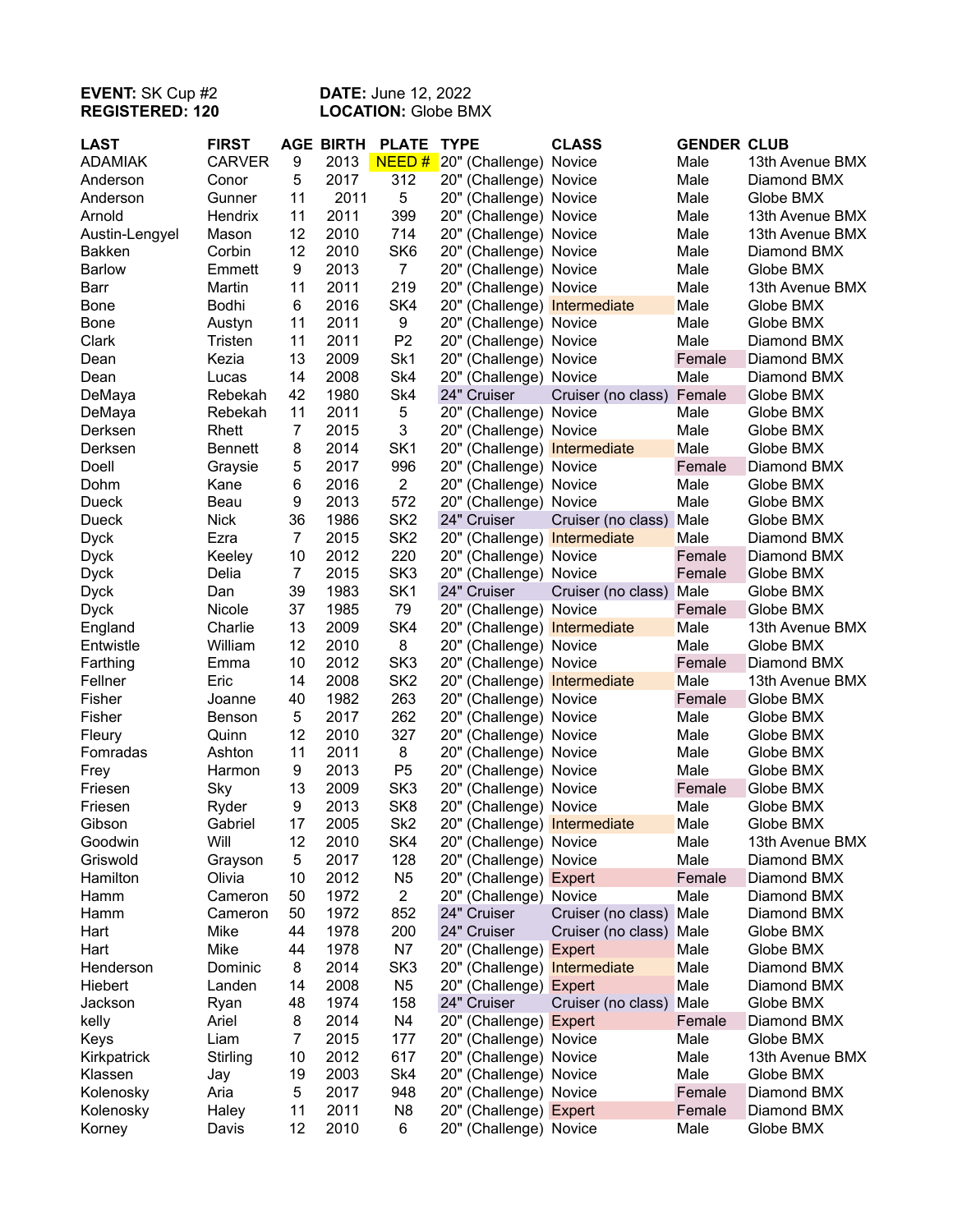## **EVENT:** SK Cup #2 **DATE:** June 12, 2022 **REGISTERED: 120 LOCATION:** Globe BMX

| <b>LAST</b>           | <b>FIRST</b> |                | <b>AGE BIRTH</b> | <b>PLATE</b>    | <b>TYPE</b>                  | <b>CLASS</b>       | <b>GENDER CLUB</b> |                 |
|-----------------------|--------------|----------------|------------------|-----------------|------------------------------|--------------------|--------------------|-----------------|
| Korney                | <b>Berk</b>  | 13             | 2009             | SK6             | 20" (Challenge) Intermediate |                    | Male               | Globe BMX       |
| Kubik                 | Chase        | 13             | 2009             | 837             | Expert                       | 20" (Challenge)    | Male               | Globe BMX       |
| Larsen                | Riley        | 11             | 2011             | SK <sub>1</sub> | 20" (Challenge) Intermediate |                    | Male               | Diamond BMX     |
| Lengyel               | Chris        | 52             | 1970             | 542             | 20" (Challenge) Novice       |                    | Male               | 13th Avenue BMX |
| Lesko                 | Chase        | 9              | 2013             | Sk <sub>6</sub> | 20" (Challenge) Intermediate |                    | Male               | Globe BMX       |
| Levesque              | Zenon        | 10             | 2012             | SK <sub>3</sub> | 20" (Challenge) Novice       |                    | Male               | Diamond BMX     |
| Lewko                 | Ashton       | 12             | 2010             | sk6             | 20" (Challenge) Intermediate |                    | Male               | Globe BMX       |
| Loomer                | Rob          | 47             | 1975             | SK <sub>6</sub> | 20" (Challenge) Novice       |                    | Male               | Globe BMX       |
| Loomer                | Sebastian    | 9              | 2013             | SK <sub>2</sub> | 20" (Challenge) Expert       |                    | Male               | Globe BMX       |
| Mang                  | Skylar       | 9              | 2013             | SK <sub>2</sub> | 20" (Challenge) Novice       |                    | Female             | Diamond BMX     |
| Martine               | Roxanne      | 42             | 1980             | 541             | 20" (Challenge) Novice       |                    | Female             | Globe BMX       |
| Martine               | Chanaya      | 8              | 2014             | SK <sub>2</sub> | 20" (Challenge) Novice       |                    | Female             | Globe BMX       |
| Matsalla              | Austin       | 9              | 2013             | 419             | 20" (Challenge) Novice       |                    | Male               | Diamond BMX     |
| Matsalla              | Alex         | 12             | 2010             | 318             | 20" (Challenge) Novice       |                    | Male               | Diamond BMX     |
| <b>McGill</b>         | Magnus       | 6              | 2016             | 458             | 20" (Challenge) Novice       |                    | Male               | Globe BMX       |
| <b>McGillis</b>       | Daxton       | $\overline{7}$ | 2015             | SK <sub>8</sub> | 20" (Challenge) Novice       |                    | Male               | Diamond BMX     |
| Mcmillan-Jackson lain |              | 10             | 2012             | sk7             | 20" (Challenge) Novice       |                    | Male               | Globe BMX       |
| Mihalich              | Kyler        | $\overline{7}$ | 2015             | 988             | 20" (Challenge) Novice       |                    | Male               | Diamond BMX     |
| Mihalich              | Grayson      | 8              | 2014             | 887             | 20" (Challenge) Novice       |                    | Male               | Diamond BMX     |
| Miller                | Cole         | 12             | 2010             | SK <sub>1</sub> | 20" (Challenge) Intermediate |                    | Male               | 13th Avenue BMX |
| Newby                 | Quinn        | 10             | 2012             | SK <sub>6</sub> | 20" (Challenge) Novice       |                    | Female             | 13th Avenue BMX |
| Newby                 | Liam         | 12             | 2010             | SK <sub>2</sub> | 20" (Challenge) Intermediate |                    | Male               | 13th Avenue BMX |
| Newby                 | Clay         | 43             | 1979             | SK4             | 20" (Challenge) Novice       |                    | Male               | 13th Avenue BMX |
| Nutter                | Oscar        | 6              | 2016             | SK7             | 20" (Challenge) Novice       |                    | Male               | Diamond BMX     |
| Osam                  | Jarell       | 9              | 2013             | Sk1             | 20" (Challenge) Intermediate |                    | Male               | Diamond BMX     |
| Pope                  | Lincoln      | 9              | 2013             | SK <sub>3</sub> | 20" (Challenge) Novice       |                    | Male               | 13th Avenue BMX |
| Proctor               | Noah         | 10             | 2012             | Sk1             | 20" (Challenge) Intermediate |                    | Male               | Globe BMX       |
| Proctor               | Sienna       | 6              | 2016             | 43              | 20" (Challenge) Novice       |                    | Female             | Globe BMX       |
| Regush                | Beckham      | 5              | 2017             | NEED#           | 20" (Challenge) Novice       |                    | Male               | Diamond BMX     |
| Rennie                | carson       | 18             | 2004             | sk3             | 20" (Challenge) Novice       |                    | Male               | Globe BMX       |
| Rennie                | carson       | 18             | 2004             | N <sub>3</sub>  | 24" Cruiser                  | Cruiser (no class) | Male               | Globe BMX       |
| Rennie                | Chase        | 21             | 2001             | sk3             | 20" (Challenge) Intermediate |                    | Male               | Globe BMX       |
| Rennie                | Chase        | 21             | 2001             | N <sub>2</sub>  | 24" Cruiser                  | Cruiser (no class) | Male               | Globe BMX       |
| Robinson              | Dax          | 11             | 2011             | SK4             | 20" (Challenge) Intermediate |                    | Male               | Globe BMX       |
| Robinson              | Sadie        | 10             | 2012             | SK <sub>5</sub> | 20" (Challenge) Novice       |                    | Female             | Globe BMX       |
| Rosman                | Maci         | 16             | 2006             | N <sub>5</sub>  | 20" (Challenge) Expert       |                    | Female             | Globe BMX       |
| Rourke                | Kennen       | 16             | 2006             | SK <sub>1</sub> | 20" (Challenge) Intermediate |                    | Male               | 13th Avenue BMX |
| Ruggiero              | Evan         | 11             | 2011             | SK <sub>5</sub> | 20" (Challenge) Novice       |                    | Male               | Globe BMX       |
| Rundle                | Gabriel      | $\overline{7}$ | 2015             | 934             | 20" (Challenge) Novice       |                    | Male               | Diamond BMX     |
| Ryon                  | Cameron      | 12             | 2010             | SK <sub>8</sub> | 20" (Challenge) Novice       |                    | Male               | Diamond BMX     |
| Salter                | Kevin        | 11             | 2011             | 4               | 20" (Challenge) Novice       |                    | Male               | Globe BMX       |
| Salter                | Andrew       | 9              | 2013             | 4               | 20" (Challenge) Novice       |                    | Male               | Globe BMX       |
| Schmitt               | Cohen        | 8              | 2014             | SK4             | 20" (Challenge) Novice       |                    | Male               | Globe BMX       |
| Schmitt               | Aubrey       | 10             | 2012             | SK <sub>1</sub> | 20" (Challenge) Expert       |                    | Female             | Globe BMX       |
| Schmitt               | Ethan        | 13             | 2009             | SK <sub>5</sub> | 20" (Challenge) Intermediate |                    | Male               | Globe BMX       |
| Schmitt               | Kyle         | 39             | 1983             | N <sub>8</sub>  | 20" (Challenge) Expert       |                    | Male               | Globe BMX       |
| Schneider             | Colten       | 11             | 2011             | SK <sub>6</sub> | 20" (Challenge) Novice       |                    | Male               | Diamond BMX     |
| sikorsky              | rome         | 10             | 2012             | sk <sub>2</sub> | 20" (Challenge) Intermediate |                    | Male               | Diamond BMX     |
| Skelton               | Cooper       | 9              | 2013             | 8               | 20" (Challenge) Novice       |                    | Male               | Globe BMX       |
| <b>Skwark</b>         | Rylan        | 8              | 2014             | SK <sub>6</sub> | 20" (Challenge) Novice       |                    | Male               | Diamond BMX     |
| <b>Skwark</b>         | Kaeson       | 10             | 2012             | SK <sub>8</sub> | 20" (Challenge) Novice       |                    | Male               | Diamond BMX     |
| Smith                 | Lori         | 54             | 1968             | N7              | 24" Cruiser                  | Cruiser (no class) | Female             | Globe BMX       |
| Smith                 | Lori         | 54             | 1968             | N <sub>5</sub>  | 20" (Challenge) Expert       |                    | Female             | Globe BMX       |
| Sohnchen              | Jordan       | 12             | 2010             | 966             | 20" (Challenge) Novice       |                    | Male               | Diamond BMX     |
| Stevens               | Chase        | 9              | 2013             | SK4             | 20" (Challenge) Intermediate |                    | Male               | Globe BMX       |